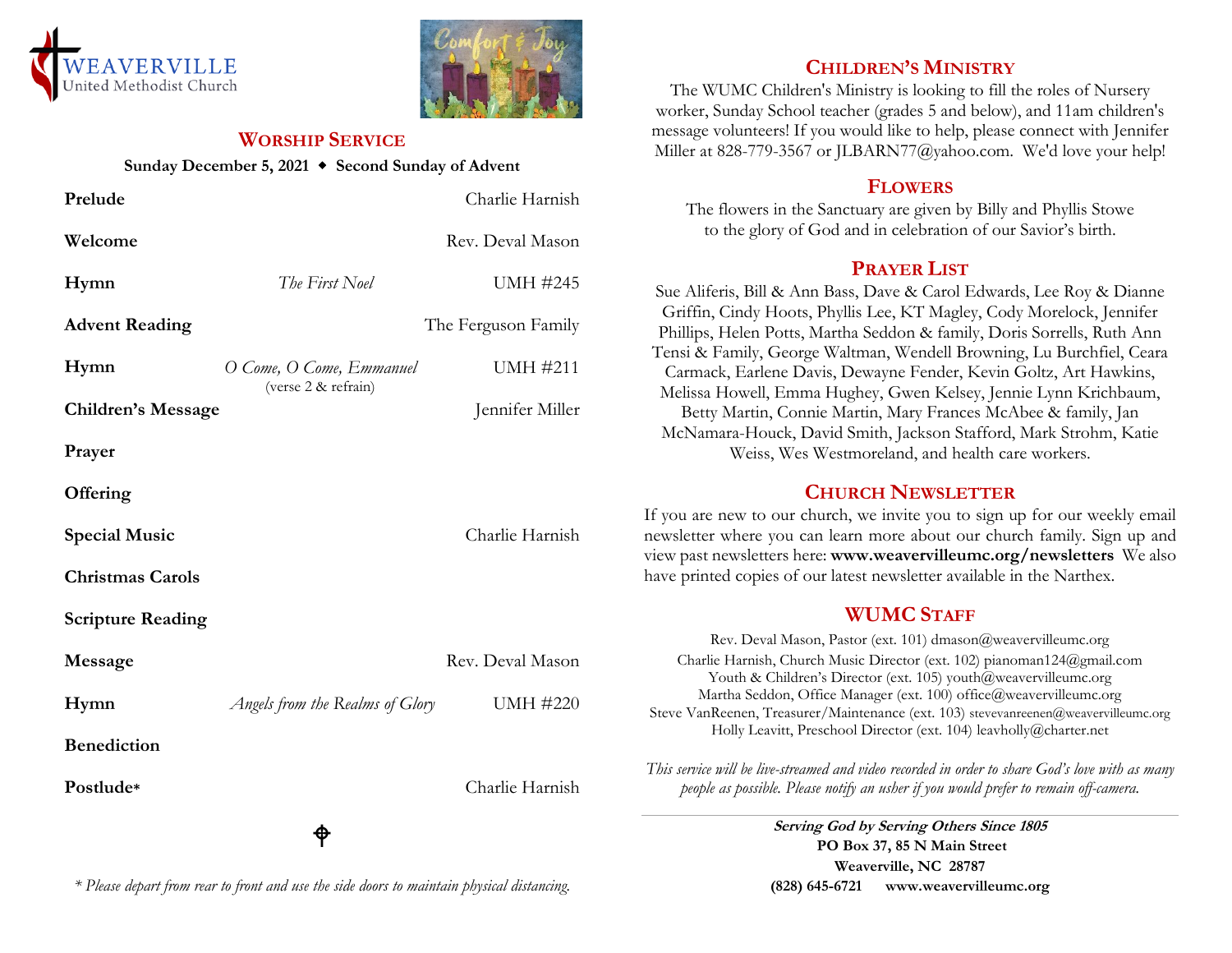#### **O Come, O Come, Emmanuel**

O come, O Wisdom from on high, who ordered all things mightily; to us the path of knowledge show and teach us in its ways to go.

Rejoice! Rejoice! Immanuel shall come to you, O Israel.

#### **The First Noel**

1 The first Noel the angel did say was to certain poor shepherds in fields as they lay; in fields where they lay keeping their sheep, on a cold winter's night that was so deep.

*Refrain:* Noel, Noel, Noel, Noel, born is the King of Israel.

2 They looked up and saw a star shining in the east, beyond them far; and to the earth it gave great light, and so it continued both day and night. [*Refrain*]

3 And by the light of that same star three Wise Men came from country far; to seek for a king was their intent, and to follow the star wherever it went. [*Refrain*]

4 This star drew nigh to the northwest, o'er Bethlehem it took its rest; and there it did both stop and stay, right over the place where Jesus lay. [*Refrain*]

5 Then entered in those Wise Men three, full reverently upon the knee, and offered there, in his presence, their gold and myrrh and frankincense. [*Refrain*]

## **Angels from the Realms of Glory**

1 Angels from the realms of glory, wing your flight o'er all the earth; ye who sang creation's story now proclaim Messiah's birth:

#### *Refrain*:

Come and worship, come and worship, worship Christ, the newborn king.

2 Shepherds, in the field abiding, watching o'er your flocks by night, God with us is now residing; yonder shines the infant light: [*Refrain*]

3 Sages, leave your contemplations, brighter visions beam afar; seek the great Desire of nations; ye have seen his natal star: [*Refrain*]

4. Saints, before the altar bending, watching long in hope and fear; suddenly the Lord, descending, in his temple shall appear: [*Refrain*]